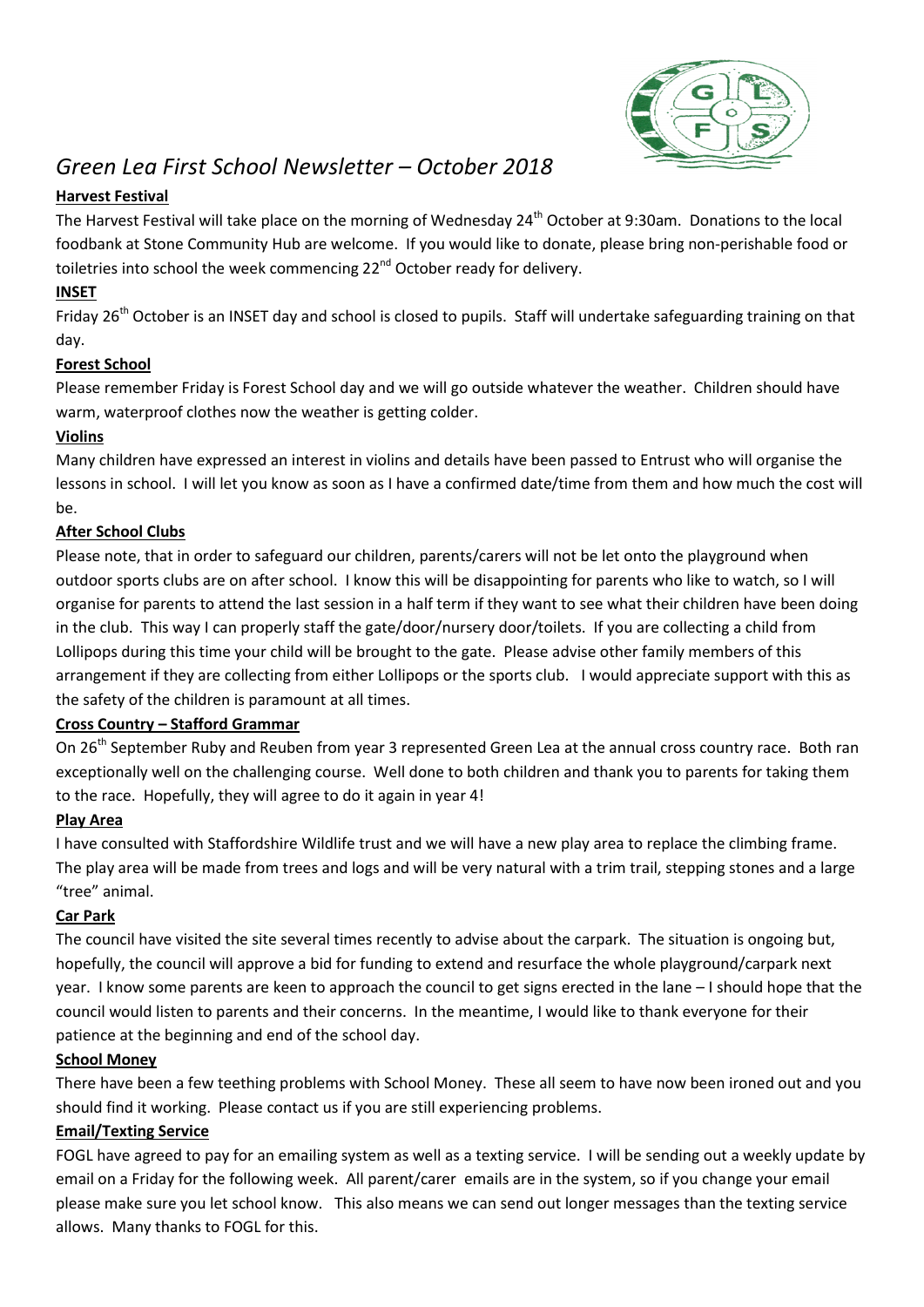## **Nursery & After School Club**

All vouchers can be used now to pay for nursery places and after school club if you receive them through your work. Children are enjoying dance, funtrition, forest school, yoga and cooking in nursery. There are lots more activities planned for the future. Staff are putting together a weekly menu for snacks and light teas at the after school club so you can then see what you child will be offered for the week.

## **After School Clubs**

After half term the following clubs will be available:

Monday – (no club until after Christmas)

Tuesday – multi-skills

Wednesday – craft and football

Thursday – film

Friday – yoga

## **School Visit**

All children enjoyed their visit to Stone with Oulton school to attend the schools' conference last Tuesday ( $2<sup>nd</sup>$ October). The children behaved excellently and the younger children coped very well with the change in routine. Thank you to Mrs Davies for organising the morning.

## **Purple Mash**

All children now have a log in for Purple Mash. You can access this from home and information has been sent out. Please have a look at the site with your child/ren – there are lots of safe and interesting activities on there, for all ages.

## **Residential – Future date for the diary**

The Standon Bowers visit has been booked for  $28<sup>th</sup>/29<sup>th</sup>$  March 2019. Year 3s attend for the day on the 28<sup>th</sup>. This is a late finish (around 8pm), and children need to be collected from Standon. Year 4s stay overnight and enjoy a second day of activities. They are then brought back to school on the Friday afternoon. More details will follow nearer the time.

# **E-Safety**

Please ensure that if your child is playing games online with school friends they do not use their full name and that the games do not allow other unknown members to join in. If you would like more information about keeping your child safe online the NSPCC [\(www.nspcc.org\)](http://www.nspcc.org/) have information o[r www.thinkuknow.co.uk/parents.](http://www.thinkuknow.co.uk/parents)

#### **Year 4**

Year 4 children were given a talk and information by Christchurch Middle School this week. It was lovely to see Tane, Rayna and Aliza back at school and they are clearly enjoying their new adventure. A very warm welcome to Daniella who has joined Green Lea and settled in well.

| Dates                     |                                                         |
|---------------------------|---------------------------------------------------------|
| Harvest                   | Wednesday 24 <sup>th</sup> October 9:30am               |
| Return to school          | Monday 5 <sup>th</sup> November                         |
| Parents' Evening          | Wednesday 14 <sup>th</sup> November                     |
| Christmas Play            | All children, Tuesday 11th December (1:30pm and 6:00pm) |
| INSET                     | Monday 7 <sup>th</sup> January                          |
| Children return to school | Tuesday 8 <sup>th</sup> January                         |

#### **Last Term**

Thank you to everyone who supported the World Cup sweepstake organised by Class  $1 -$  it seems a long time ago now! All the money raised paid for the pyjama party for the whole school and paid for a new portable CD/Music player for the class.

#### **Cleaner**

We have a vacancy for a school cleaner from Christmas. If you know anyone who may be interested please ask them to contact the school. The working hours are 2 x hours a day. *K Wilson, Headteacher*